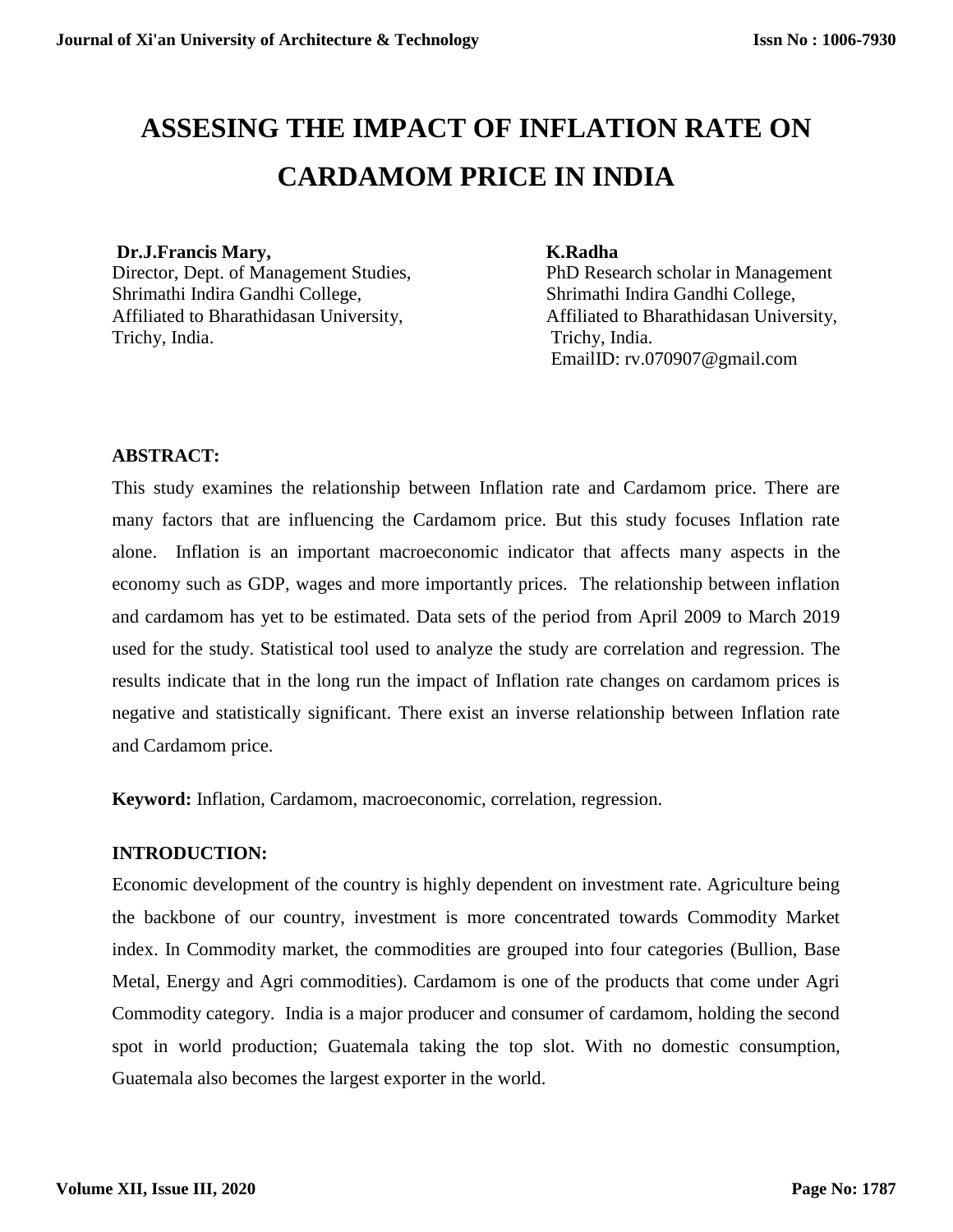Cardamom is widely used as spice, renowned for its flavor and aroma. In south Asia, green cardamom is largely used in traditional Indian sweets and in the making of tea. In Arabia it is used in the preparation of 'gahwa'—a strong cardamom coffee that is used to welcome guests; in northern Europe, it is an essential ingredient in sweet foods. Therapeutically, cardamom finds varied uses, such as in the treatment of teeth and gum infections, digestive disorders, throat trouble, and skin problems.

#### **Cardamom Supply and Demand:**

Cardamom's supply and demand is influenced by both national and international factors. Therefore depending on the supply and demand, the price of cardamom is subject to change time to time. Demand side is influenced by many factors like domestic consumption, economic development; the supply side is not only influenced by economic factors but also by agro – climatic, biotic and abiotic factors in the growing region. The response to price changes gets reflected in the form of change in supply.

Macro economic variables influence the stock market and commodity market which in turn influence the price of the commodity. Some of the key macro economic variables are Inflation rate, Interest rate, Exchange rate, Money supply, Foreign Direct Investment and GDP.

#### **Inflation rate**

Inflation is the rate at which the general level of prices for goods and services is rising; thereby the purchasing power of currency is falling. The proxy of inflation is used for consumer price indexes (CPI) and Wholesale Price Index (WPI). Upward shift in inflation rate leads regulatory authorities to make strict economic policies. This upward shift in inflation rate causes rise in nominal risk free rate and leads to increase in discount rate as well. On the other hand, there is a fall in present value of future expected stocks returns. The rise in cash flows would not be balanced by higher discount rate and inflation, due to disequilibrium in growth rate:

#### $Inf.R = In (CPIt / CPIt -1)$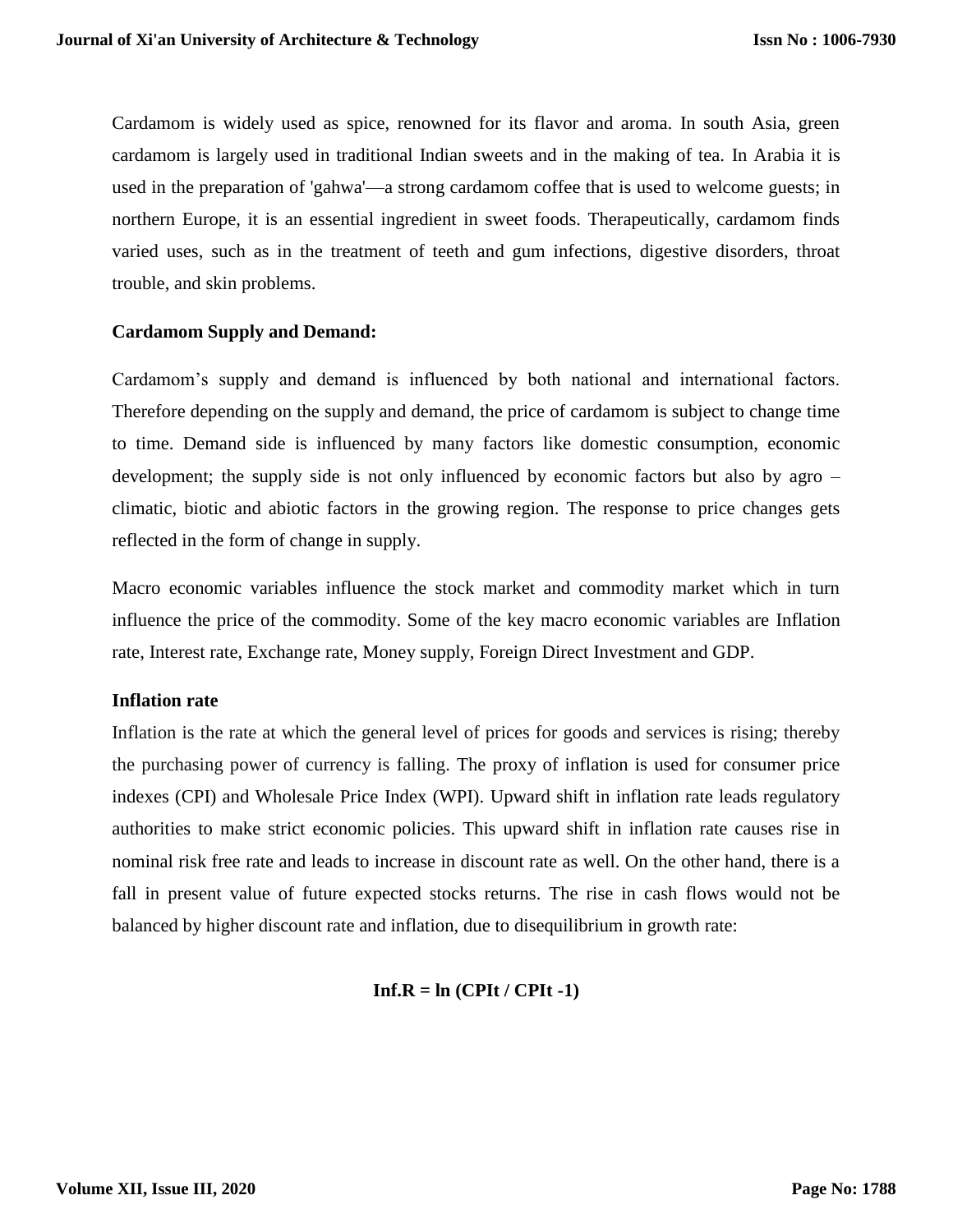#### **REVIEW OF LITERATURE:**

**DEBASHIS ACHARYA (2011)** in his study, analyze the relationship between primary commodities and inflation in India from 1994 to 2007. The primary commodities index consists of are Non-Fuel Primary Commodities Index, Edibles Index, Food Index, Index of Beverages, Index of Industrial Inputs, Index of Agricultural Raw Materials, Metals index and Petroleum Spot index. The result shows that the co integration between national and international price have grown stronger since 2000.

**Martin Ruzima (2016)** reviews the theoretical and empirical studies on the impact of inflation on economic growth. This article mainly focused on reviewing the literature on the relationship between the inflation and economic growth. In this article many reviews shows that there is no consensus on the relationship between inflation and economic growth both in theoretical and empirical studies. The results can be positive, negative or neutral based on the assumptions of the study.

**Charles Kwofie (2018)** in his study examined the effect of exchange rate and inflation on stock market returns in Ghana .The study period is from January 2000 to December 2013. The autoregressive distributed lag (ARDL) co integration technique and the error correction parametization of the ARDL model were used for examining the effect. The result of the study shows that there exist a long run relationship between market return and inflation.

**Harini (2018**) forecast the monthly Cardamom (Large) price for the period of Jan 2016 to Dec 2017**.** Box-Jenkins Autoregressive Integrated Moving Average (ARIMA) was employed to analyze Cardamom Price. The study proves that ARIMA model was the best fit model for forecasting the price of cardamom during the selected period of study.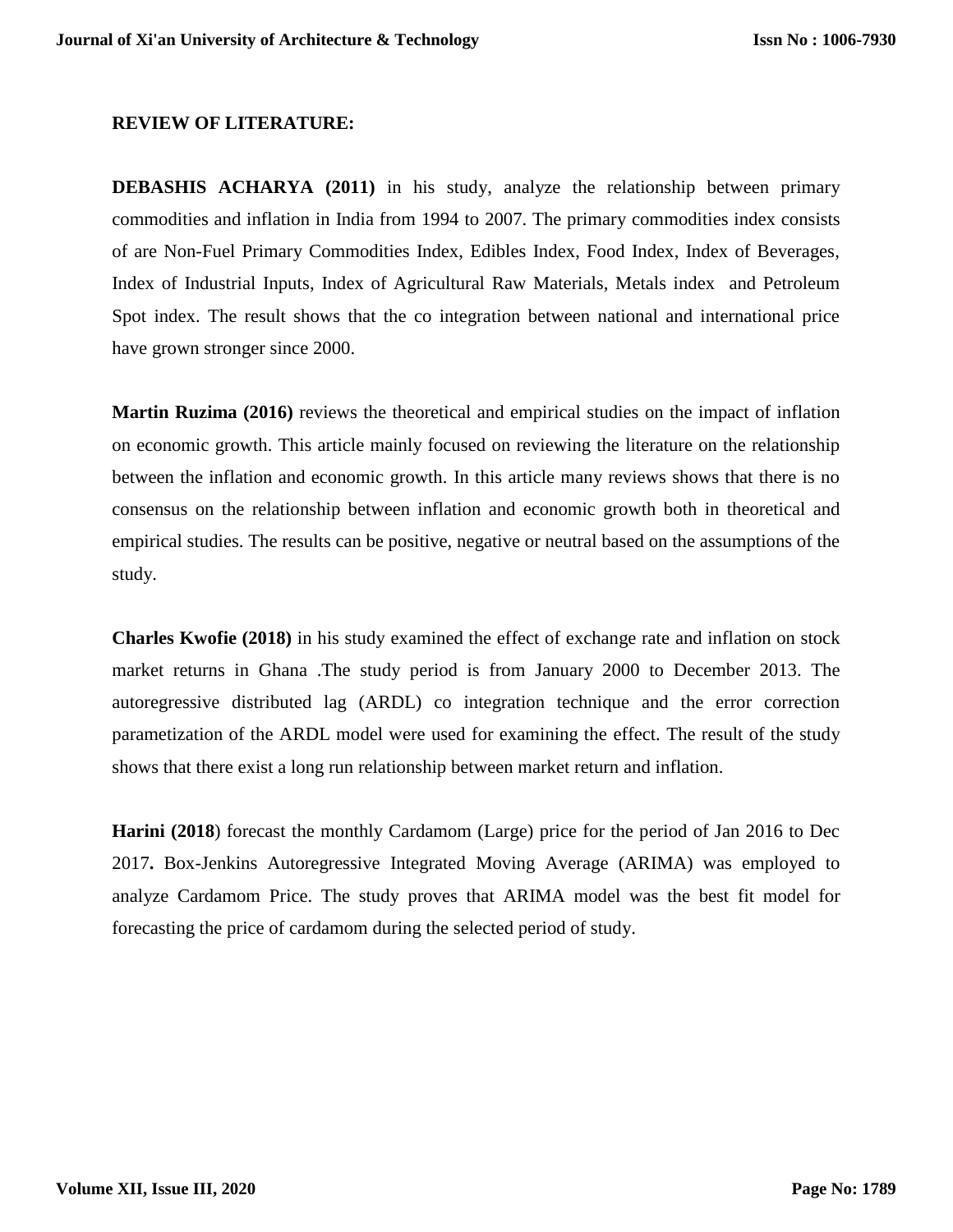# **RESEARCH METHODOLOGY :**

The type of research design used in the study was Analytical research, because it helps to describe a particular situation prevailing in an environment.

# **NEED FOR THE STUDY :**

- 1. To examine the long-run relationship between Inflation rate and the prices of Cardamom.
- 2. To study the behavioral pattern of cardamom price in accordance with increase or decrease in inflation rate.
- 3. To find the better investment avenues by the investors in the commodities market.

# **OBJECTIVE OF THE STUDY:**

To determine the relationship between Inflation rate and Cardamom price movements.

# **HYPOTHESIS:**

Hypothesis Assumed (H0): No relationship between Inflation rate and Cardamom price. Alternative Hypothesis (H1): Relationship exists between Inflation rate and Cardamom price.

# **DATA COLLECTION:**

Data has been collected to know the inflation rate from RBI Bulletin for the period April 2009 to March 2019.

Monthly Cardamom price has been collected from MCX.

# **TOOLS USED:**

Correlation and Regression were used for the research.

# **CORRELATION**

When two variables are frequently related or associated in some way, the relationships between two or more variables can be studied by means of correlation. Correlation measures the relationship or interdependence or association between two variables, in which the changes in the values of one variable will, reflects in the values of the other variable. Correlation may be positive or negative.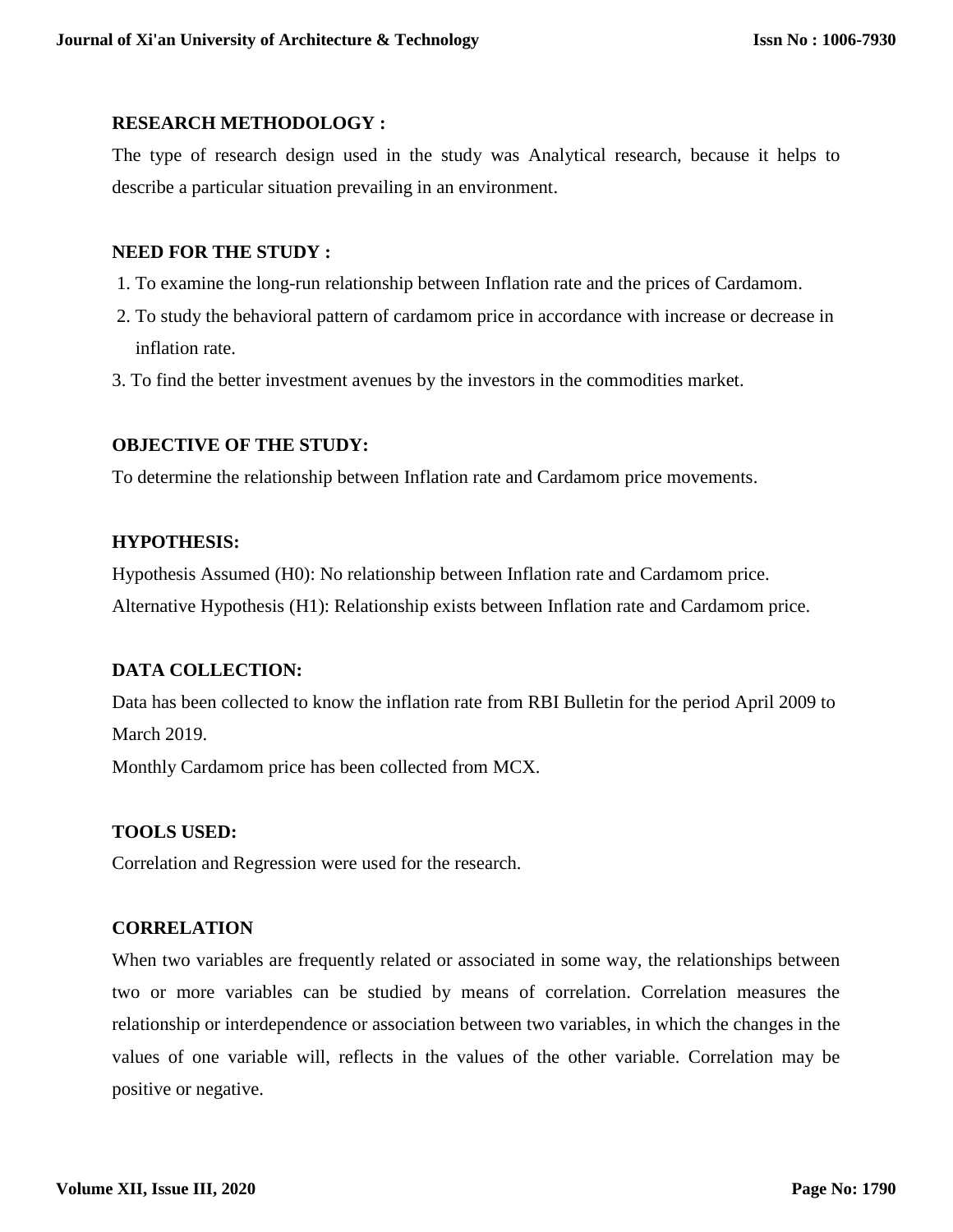In this study the researcher used the co-efficient of correlation to find out the correlation between Inflation rate and Cardamom price Index by using Coefficient of Correlation formula.

# **Co-efficient of Correlation**

The co-efficient of correlation is a measure of the degree of interdependence between two variables. The co-efficient of correlation is denoted by r. It is a pure number and varies between  $-1$  and  $+1$  with the central value of zero. When  $r = 0$ , it means that there is no correlation between two variables. For determining the exact degree and trend (direction) of correlation Karl Pearson's method is the most satisfactory method, which is given below: Where,

 $r = \sum (X - X)(Y - Y)/n$  σX σY

 $dx =$  the deviation of individual X values from their mean  $dy =$  the deviations of individual Y values from their mean  $n =$  the number of pairs of values  $\sigma x$  = the standard deviation of x values  $\sigma y$  = the standard deviation of y values

# **REGRESSION**

In this study the researcher also use regression analysis to find out the impact / effect of one variable to another variable. The regression is defined as the dependence of one variable upon another variable.

#### **Regression Co-efficient**

Regression co-efficient is the rate of change in the expected values of the dependent variable for a given observed variable. There are two regression coefficients: regression coefficient of X on Y and regression coefficient of Y on X. Regression coefficient are denoted by bxy and byx.

# **Regression Coefficient of X on Y**

Regression coefficient of X on Y gives the values by which X variable changes for a unit in the value of Y variable. The co-efficient regression of X on Y is given as:

$$
bxy = r. \quad \underline{\sigma x}
$$

$$
\sigma y
$$

Regression Coefficient of Y on X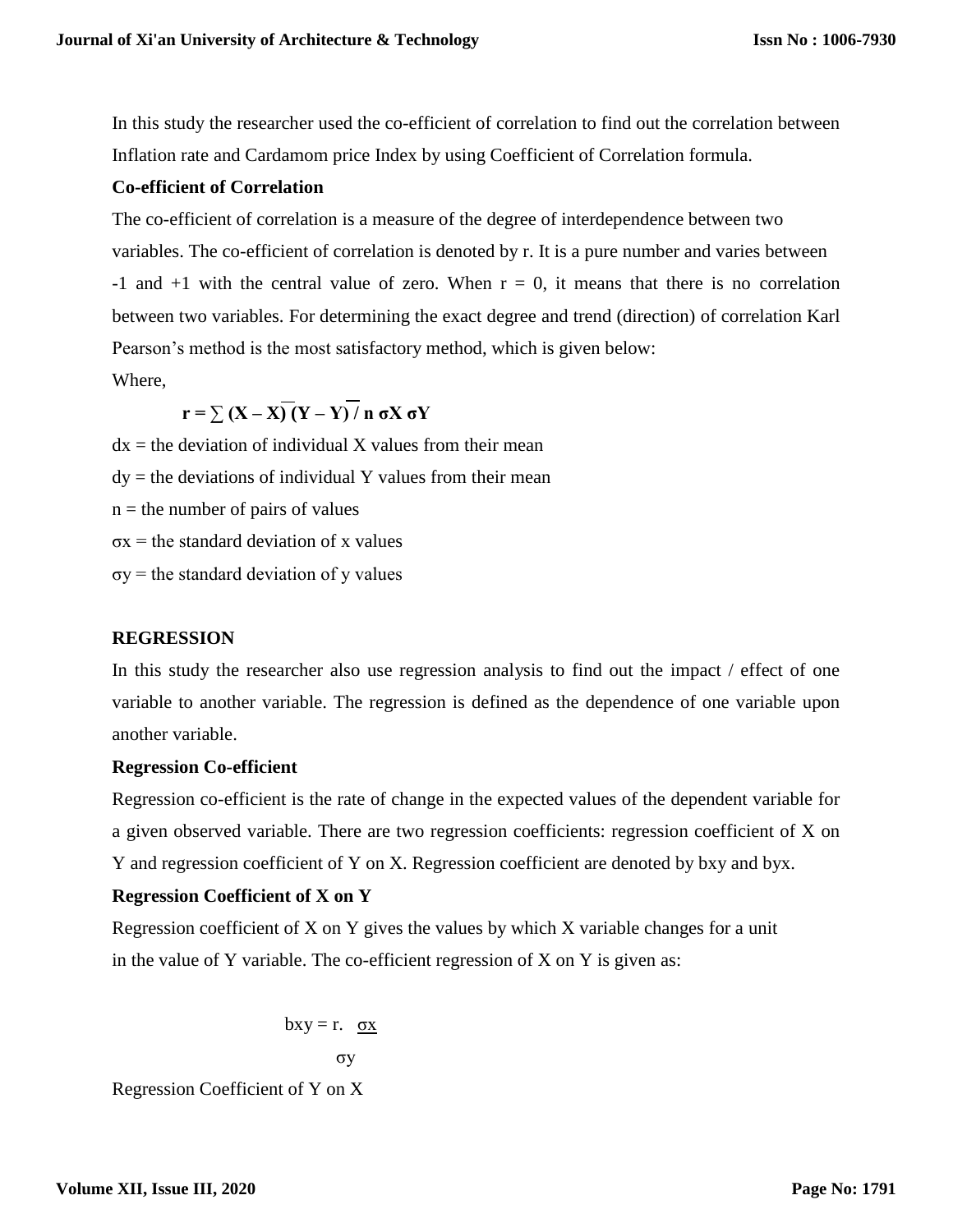Regression coefficient of Y on X gives the values by which Y variable changes for a unit in the value of  $X$  variable. The co-efficient regression of  $Y$  on  $X$  is given as:

$$
bxy = r.\ \underline{\sigma y}
$$

$$
\sigma x
$$

#### **DATA ANALYSIS AND DISCUSSIONS:**

#### **Table 1: Cardamom Return and Inflation rate**

|               | <b>Cardamon</b> |                       |
|---------------|-----------------|-----------------------|
| Year          | <b>Return</b>   | <b>Inflation rate</b> |
| 2009-2010     | 15.38           | 12.32                 |
| 2010-2011     | 36.84           | 10.53                 |
| $2011 - 2012$ | 31.27           | 8.42                  |
| $2012 - 2013$ | $-4.44$         | 10.44                 |
| $2013 - 2014$ | 1.24            | 9.72                  |
| $2014 - 2015$ | 1.38            | 6.30                  |
| 2015 - 2016   | $-4.56$         | 5.65                  |
| 2016-2017     | 10.20           | 4.15                  |
| 2017-2018     | $-8.52$         | 3.08                  |
| 2018-2019     | -4.69           | 5.45                  |

*Source[: www.mcxindia.com](http://www.mcxindia.com/) ; [www.rbi.org.in](http://www.rbi.org.in/)*

# **Table 2 : Correlation Co efficient**

|                 |                       | Cardamom | Inflation |  |
|-----------------|-----------------------|----------|-----------|--|
|                 |                       | Price    | Rate      |  |
| Pearson         | Cardamom Price        | 1.000    | .488      |  |
| Correlation     | <b>Inflation Rate</b> | .488     | 1.000     |  |
| Sig. (1-tailed) | Cardamom Price        | ٠        | .076      |  |
|                 | <b>Inflation Rate</b> | .076     |           |  |
| N               | Cardamom Price        | 10       | 10        |  |
|                 | <b>Inflation Rate</b> | 10       | 10        |  |

\**Correlation is significant at the 0.05 level (1 – tailed)*

 *Dependent Variable: Cardamom price*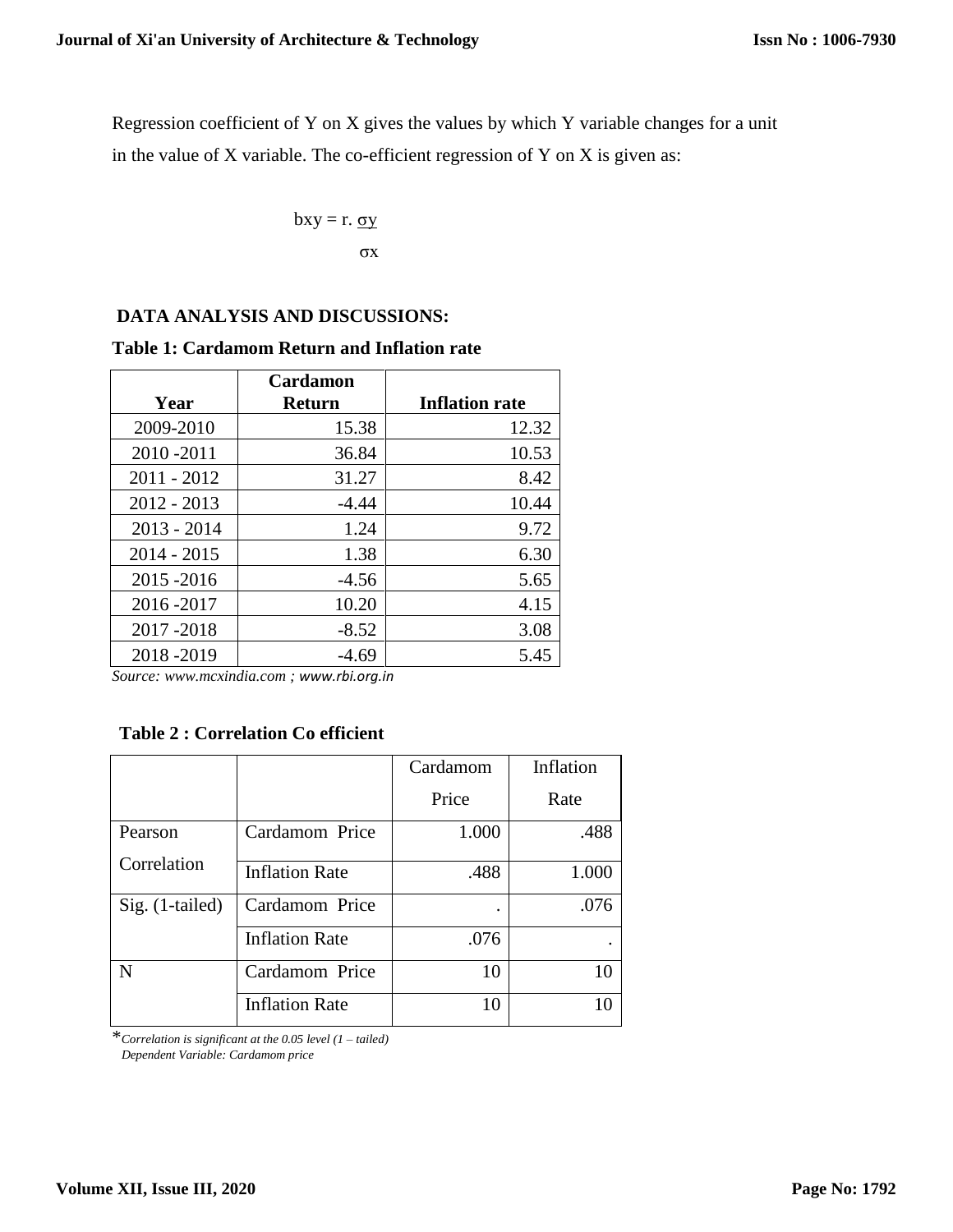From table 2 Correlation coefficient value of 0.488 indicates moderate correlation between Cardamom return and Inflation rate. Over supply likely to impact the cardamom return. This strong supply contributes rise in cardamom price against the inflation rate.

| <b>Model</b>                              | R                 | <b>R</b> Square | <b>Adjusted R Square</b> | <b>Std. Error of the Estimate</b> |  |  |
|-------------------------------------------|-------------------|-----------------|--------------------------|-----------------------------------|--|--|
|                                           | .488 <sup>a</sup> | 0.239           | 0.149                    | 14.68                             |  |  |
| a. Predictors: (Constant), Inflation_Rate |                   |                 |                          |                                   |  |  |
| b. Dependent Variable: Cardamom Return    |                   |                 |                          |                                   |  |  |

**Table 3 :Regression - Model Summary**

Table 3 shows the Moderate correlation with  $R = 0.488$ , which represents that there is moderate correlation between dependent and independent variable. R square value shows that approximately 23.9 % of variance is explained in the regression model.

**Table 4: Variables in Regression Analysis**

|                 |                              | <b>Standard Error</b> | <b>Standardised</b> |          |         |
|-----------------|------------------------------|-----------------------|---------------------|----------|---------|
|                 | <b>Unstandardised Co.eff</b> | <b>of</b>             | <b>Co.efficient</b> |          |         |
| variables       | $\bf{B}$ )                   | B                     | Beta)               | t value  | p value |
| <b>Constant</b> | $-11.596$                    | 12.87                 |                     | $-0.901$ | 0.394   |
| X1              | 2.499                        | 1.58                  | .488                | 1.52     | 0.152   |

*Dependent Variable: Cardamom Return*

Table 4 shows the significant linear regression with p value=0.152.

Regression Equation is  $- Y = 2.49 X1 - 11.59$ 

Since P-value is > 0.05 H0 is rejected, Thus there is exists relationship between Inflation rate and

Cardamom Return. The –ve intercept of t value as well as –ve intercept of regression equation

shows the inverse relation between the Inflation rate and Cardamom Return.